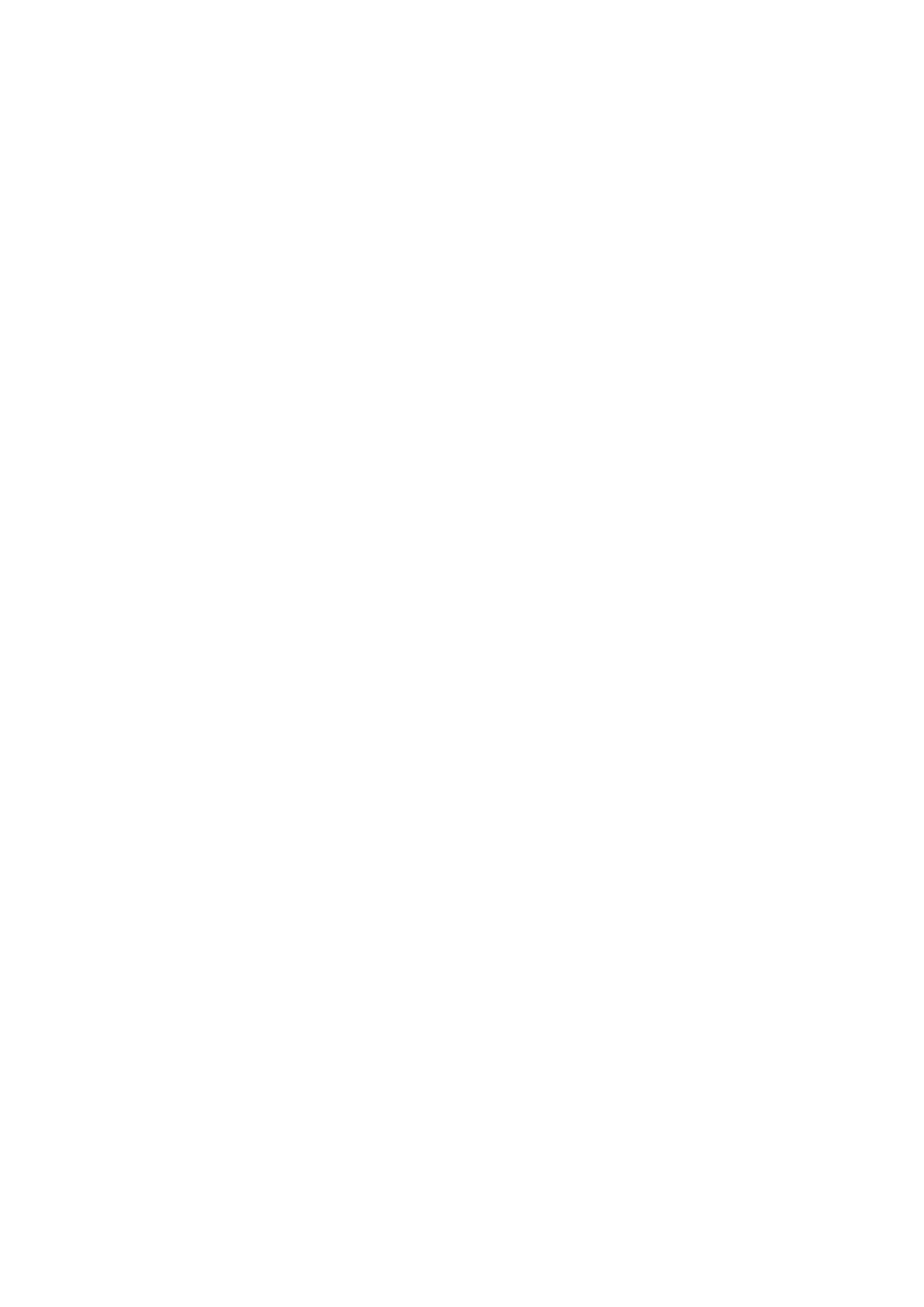

# **ITEM TABLE OF CONTENTS PAGE 1 Welcome [5](#page-4-0) 2 Apologies [5](#page-4-1) 3 Declaration of Interest [5](#page-4-2) 4 Local board consultation feedback and input into the Annual Budget 2022/2023 [7](#page-6-0)**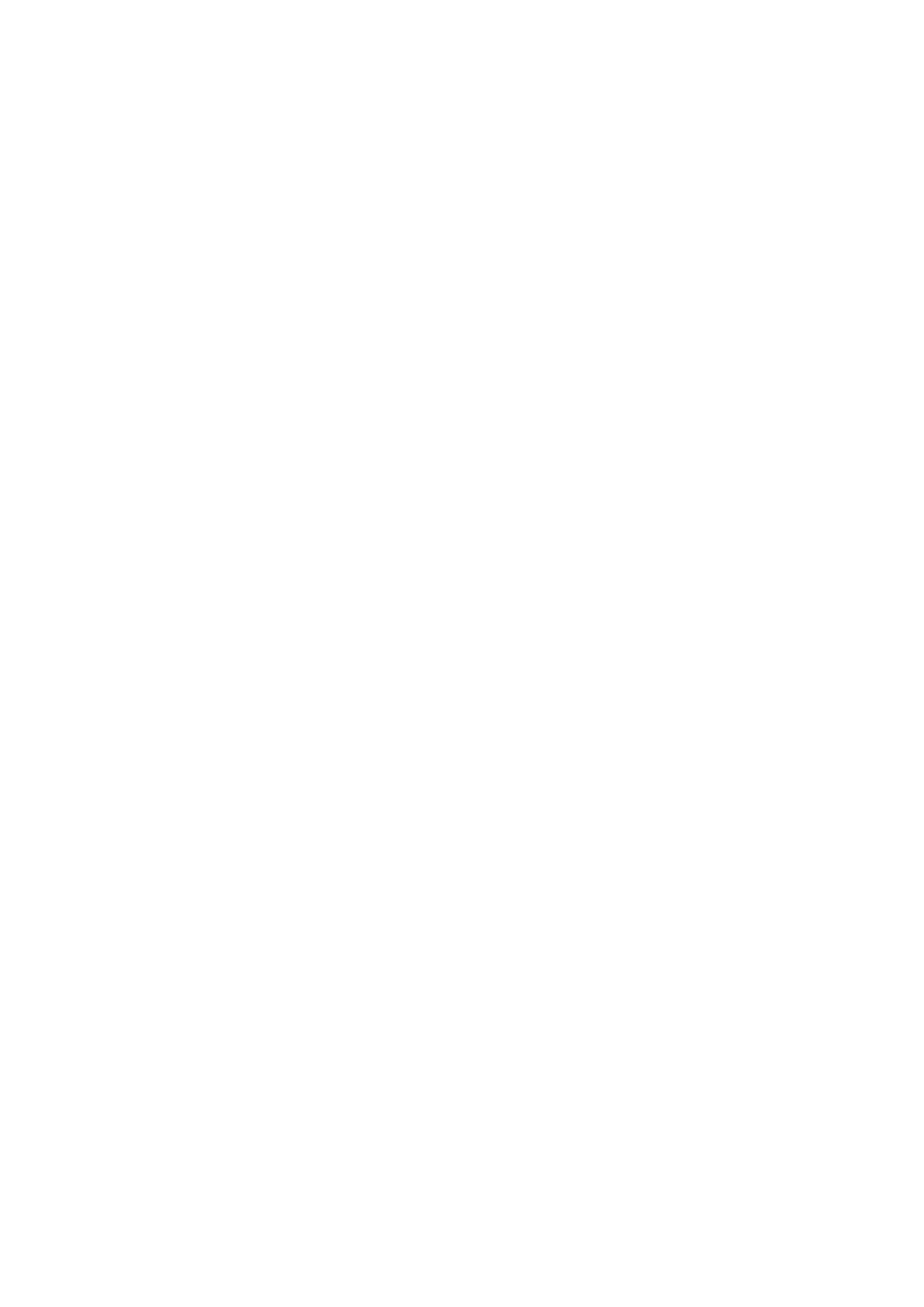

#### <span id="page-4-0"></span>**1 Welcome**

#### <span id="page-4-1"></span>**2 Apologies**

At the close of the agenda no apologies had been received.

#### <span id="page-4-2"></span>**3 Declaration of Interest**

Members are reminded of the need to be vigilant to stand aside from decision making when a conflict arises between their role as a member and any private or other external interest they might have.

The following are declared interests of elected members of the Henderson-Massey Local Board.

| <b>Member</b>                      | Organisation                                                                                                                                                                                                                                                                                                                                      | <b>Position</b>                                                            |  |
|------------------------------------|---------------------------------------------------------------------------------------------------------------------------------------------------------------------------------------------------------------------------------------------------------------------------------------------------------------------------------------------------|----------------------------------------------------------------------------|--|
| Brenda Brady, JP<br>(Deputy Chair) | <b>Safer West Community Trust</b><br>$\qquad \qquad -$                                                                                                                                                                                                                                                                                            | <b>Trustee</b>                                                             |  |
| <b>Chris Carter</b>                | <b>St Lazarus Trust</b><br>$\overline{\phantom{0}}$<br>Waitemata District Health Board<br>$\overline{\phantom{0}}$<br><b>Waitakere Badminton Club</b>                                                                                                                                                                                             | Member<br>Member<br>Member                                                 |  |
| Peter Chan, JP                     | Cantonese Opera Society of NZ<br>$\qquad \qquad -$<br>Asian Leaders Forum<br>$\overline{\phantom{0}}$<br>NZ-Hong Kong Business Association<br>$\overline{\phantom{0}}$<br>NZ-China Business Association<br><b>Auckland Chinese Environment Protection</b><br>Association (ACEPA)<br><b>Whau Coastal Walkway Trust</b><br>$\overline{\phantom{0}}$ | Member<br>Member<br>Member<br>Member<br>Advisor<br><b>Trustee</b>          |  |
| <b>Matt Grey</b>                   | West Auckland Youth Development Trust<br>$\overline{\phantom{0}}$<br><b>Billy Graham Youth Foundation</b><br>$\overline{\phantom{0}}$                                                                                                                                                                                                             | <b>Director</b><br><b>Board Member</b>                                     |  |
| Dr Will Flavell                    | Asia New Zealand Leadership Network<br>$\overline{\phantom{0}}$<br><b>COMET</b><br>$\equiv$<br>Te Atatū Tennis Club<br>Waitākere Literacy Board<br>$\overline{\phantom{0}}$                                                                                                                                                                       | Member<br>Employee<br><b>Board Member</b><br><b>Board Member</b>           |  |
| <b>Brooke Loader</b>               | Waitākere Licensing Trust<br>$\equiv$<br>Te Atatu Peninsula Business Association<br>Neighbourhood Support<br>$\overline{\phantom{m}}$<br>Te Atatu Glendene Community Patrol<br>$\overline{\phantom{0}}$                                                                                                                                           | Member<br><b>Associate Member</b><br>Member<br>Volunteer                   |  |
| Vanessa Neeson<br>(Chair)          | <b>Hibiscus Coast Quilters</b><br>$\qquad \qquad =$<br>Ranui Advisory Group<br><b>Waitakere Badminton Club</b>                                                                                                                                                                                                                                    | Member<br>Chairperson<br>Patron                                            |  |
| Ingrid Papau                       | <b>Liberty Impact Community Trust</b><br>$\equiv$<br>#WeLoveTuvalu Community Trust<br>$\overline{\phantom{0}}$<br>Neighbourhood Support<br>$\overline{\phantom{0}}$<br><b>Liberty Church</b><br><b>Rutherford Primary Board of Trustees</b><br>$\overline{\phantom{0}}$                                                                           | <b>Board Member</b><br>Member<br><b>Street Contact</b><br>Member<br>Member |  |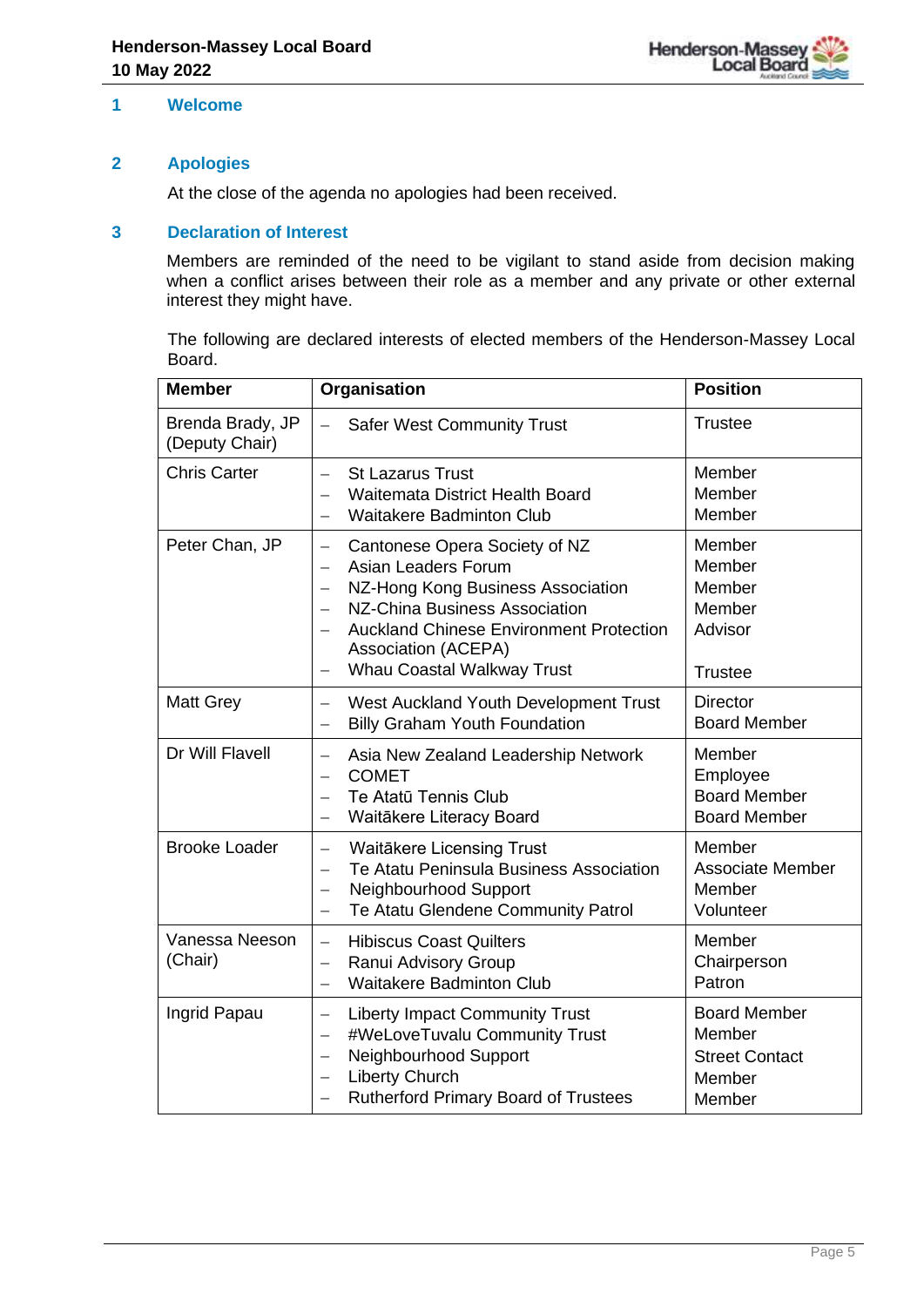

#### **Member appointments**

Board members are appointed to the following bodies. In these appointments the board members represent Auckland Council:

| <b>External organisation</b>   | Leads                          | <b>Alternate</b>    |
|--------------------------------|--------------------------------|---------------------|
| <b>Central Park Henderson</b>  | <b>Brenda Brady and Brooke</b> |                     |
| <b>Business Association</b>    | Loader                         |                     |
| <b>Heart of Te Atatu South</b> | <b>Brenda Brady and Brooke</b> |                     |
|                                | Loader                         |                     |
| <b>Massey Matters</b>          | Will Flavell and Peter Chan    |                     |
| Ranui Advisory Group           | Vanessa Neeson (Chair) and     |                     |
|                                | Ingrid Papau                   |                     |
| Te Atatu Peninsula Business    | Peter Chan and Ingrid Papau    |                     |
| Association                    |                                |                     |
| <b>Waitakere Ethnic Board</b>  | Ingrid Papau and Peter Chan    |                     |
| <b>Waitakere Healthlink</b>    | Peter Chan                     | <b>Chris Carter</b> |
| Te Whau Pathway Trust          | Matt Grey and Brenda Brady     |                     |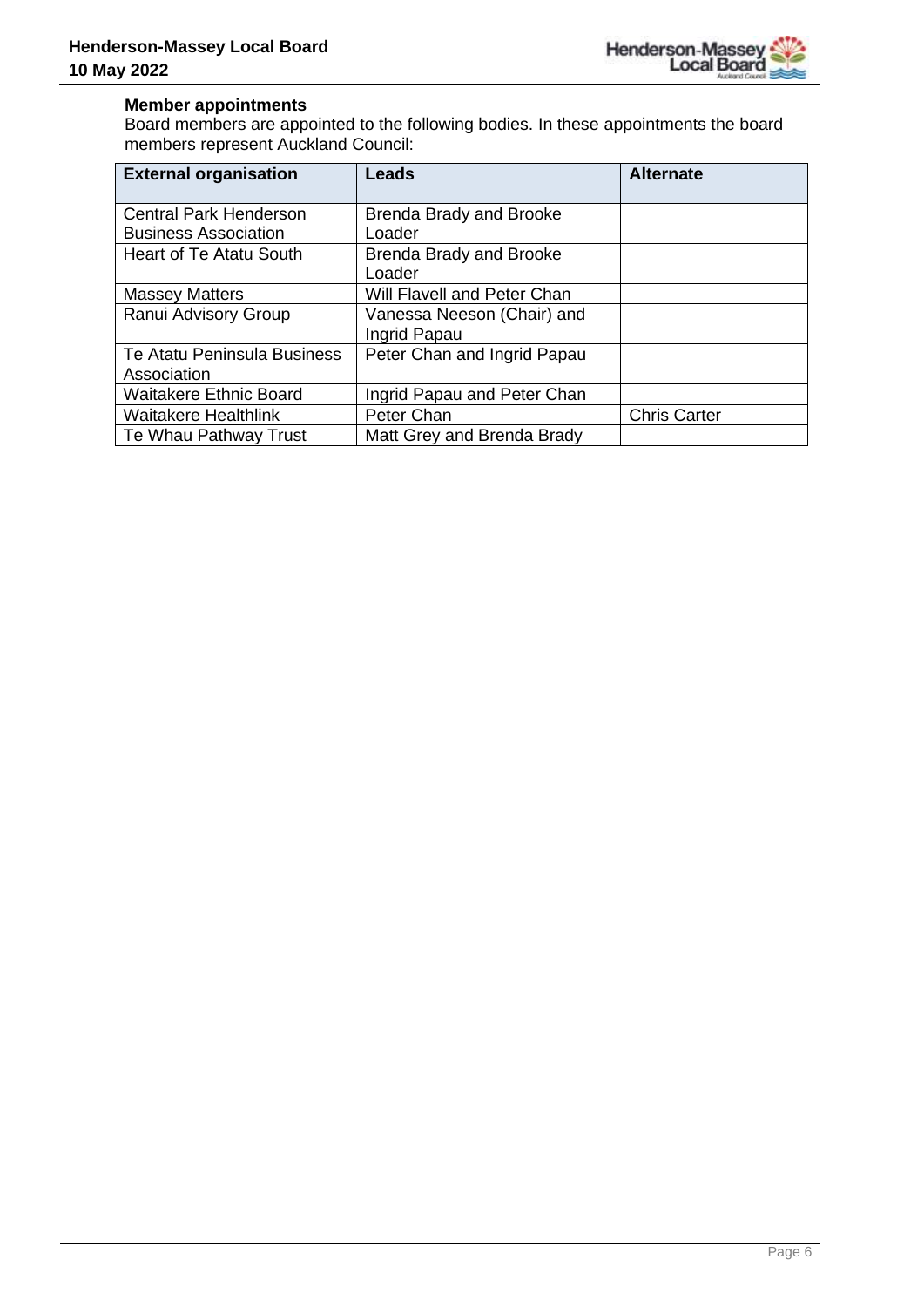

# <span id="page-6-0"></span>**Local board consultation feedback and input into the Annual Budget 2022/2023**

**File No.:** CP2022/05003

# **Te take mō te pūrongo Purpose of the report**

- 1. To receive consultation feedback from the Henderson-Massey Local Board area on:
	- proposed priorities and activities for the Henderson-Massey Local Board Agreement 2022/2023
	- regional topics for the Annual Budget 2022/2023.
- 2. To recommend any local matters to the Governing Body, that it will need to consider or make decisions on in the Annual Budget 2022/2023 process.
- 3. To provide input on the proposed regional topics in the Annual Budget 2022/2023.

# **Whakarāpopototanga matua Executive summary**

- 4. Local board agreements set out annual funding priorities, activities, budgets, levels of service, performance measures and initiatives for each local board area. Local board agreements for 2022/2023 will be included in the Council's Annual Budget 2022/2023.
- 5. Auckland Council publicly consulted from 28 February to 28 March 2022 to seek community views on the proposed Annual Budget 2022/2023. This included consultation on the Henderson-Massey Local Board's proposed priorities for 2022/2023 to be included in its local board agreement.
- 6. Auckland Council received 11,550 pieces of feedback in total across the region including 698 pieces of feedback from the Henderson-Massey local board area.
- 7. Three people, representing Bike Henderson, EmpowerMe Consulting and the Waitakere Indian Association, as well as one individual, attended an online formal Have Your Say event for the Henderson Massey Local Board on 15 March 2022. The individuals and community organisations had the opportunity to hear from elected members and could ask questions and provide comments about local and regional issues. The key themes from this session included safe walking and cycling updates and active transport initiatives, the local climate action plan and Te Atatu Coastal Walkway upgrades.
- 8. The predominant themes in the comments from the Henderson-Massey local board area were support for community services and community organisations and improving and maintaining parks and recreation facilities (including wanting more walking and cycling opportunities). The other large proportion of comments related to future planning and ranged from concerns about growth in Westgate and intensification in general to wanting better public transport options and better walking and cycling and concern about lack of parking in new developments. There was support for the Urban Ngahere Strategy and tree planting in general, along with support for environmental initiatives. Some comments requested that the Te Atatū Peninsula walkway be completed, and that the Te Atatū South Plan be progressed.
- 9. In the Annual Budget process there are financial matters where local boards provide recommendations to the Governing Body, for consideration or decision-making. This includes:
	- proposed locally driven initiative capital projects outside local boards' decision-making responsibility
	- release of local board specific reserve funds
	- any local board advocacy initiatives.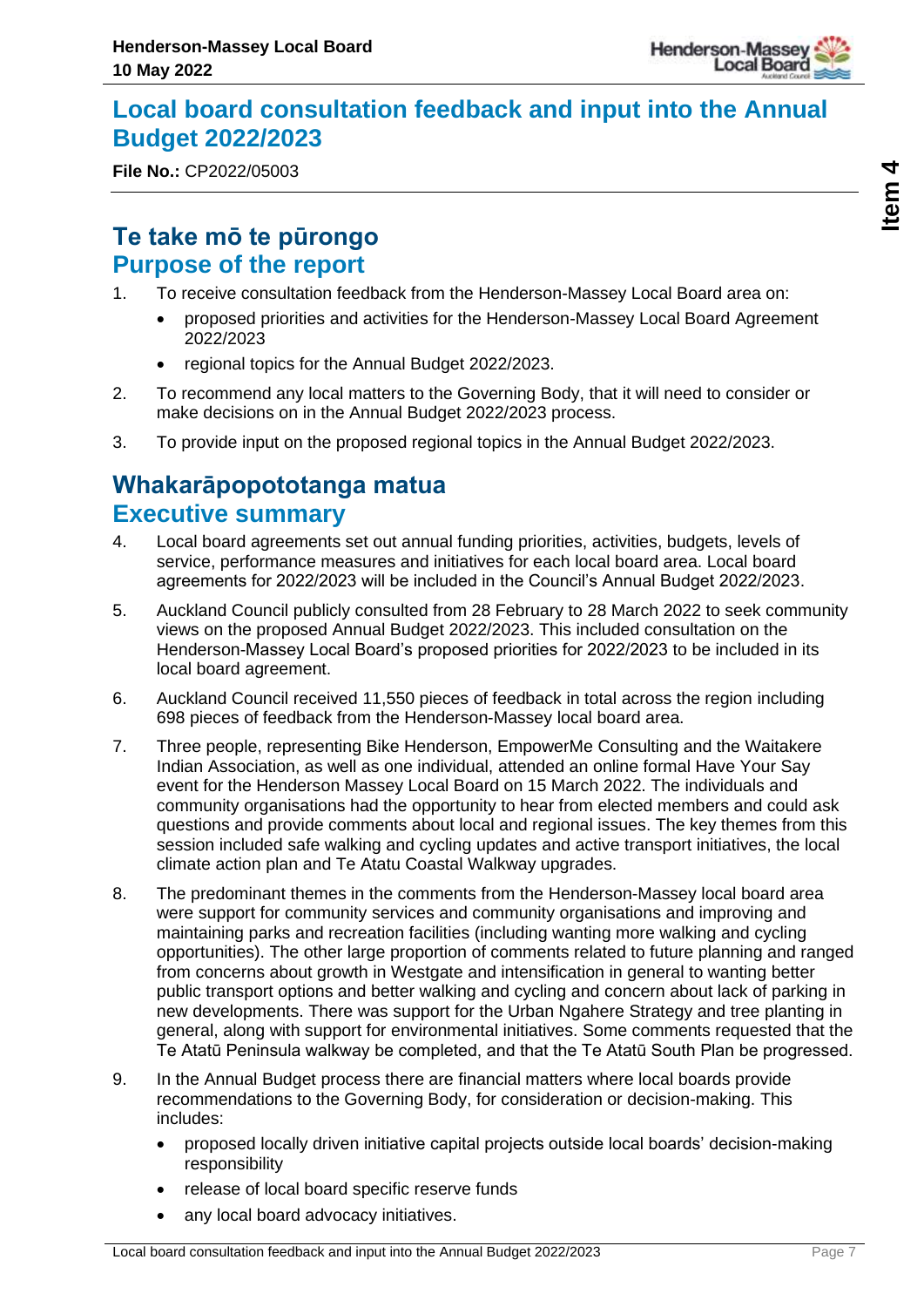- 10. The Governing Body will consider these items as part of the Annual Budget decision-making process in June 2022.
- 11. Local boards have a statutory responsibility to provide input into regional strategies, policies, plans, and bylaws. This report provides an opportunity for the local board to provide input on council's proposed Annual Budget 2022/2023.

# **Ngā tūtohunga Recommendation/s**

That the Henderson-Massey Local Board:

- a) receive consultation feedback on the proposed Henderson-Massey Local Board priorities and activities for 2022/2023.
- b) receive consultation feedback on regional topics in the Annual Budget 2022/2023 from people and organisations based in the Henderson-Massey local board area.
- c) recommend that the Governing Body approves any proposed locally driven initiative (LDI) capital projects, which are outside local boards allocated decision-making responsibility.
- d) recommend the release of local board specific reserve funds to the Governing Body.
- e) provide input on regional topics in the proposed Annual Budget 2022/2023 to the Governing Body.
- f) provide its advocacy initiatives for the Annual Budget 2022/2023 to the Governing Body.

# **Horopaki Context**

- 12. Each financial year Auckland Council must have a local board agreement (as agreed between the Governing Body and the local board) for each local board area. The Henderson-Massey Local Board Agreement sets out how the Council will reflect the priorities in the Henderson-Massey Local Board Plan 2020 in respect to the local activities to be provided in the Henderson-Massey local board area and includes information relating to budgets, levels of service, and performance measures.
- 13. The local board agreements 2022/2023 will form part of the Auckland Council's Annual Budget 2022/2023.
- 14. Auckland Council publicly consulted from 28 February to 28 March 2022 to seek community views on the proposed Annual Budget 2022/2023, as well as local board priorities and proposed activities to be included in the local board agreement 2022/2023.
- 15. Due to the impacts of the ongoing COVID-19 global pandemic, significant pressure has been placed upon the council's financial position. This has created significant flow on effects for the council's proposed Annual Budget 2022/2023.

# **Tātaritanga me ngā tohutohu Analysis and advice**

16. This report includes analysis of consultation feedback, any local matters to be recommended to the Governing Body and seeks input on regional topics in the proposed Annual Budget 2022/2023.

### **Consultation feedback overview**

17. As part of the public consultation Auckland Council used a variety of methods and channels to reach and engage a broad cross section of Aucklanders to gain their feedback and input into regional and local topics.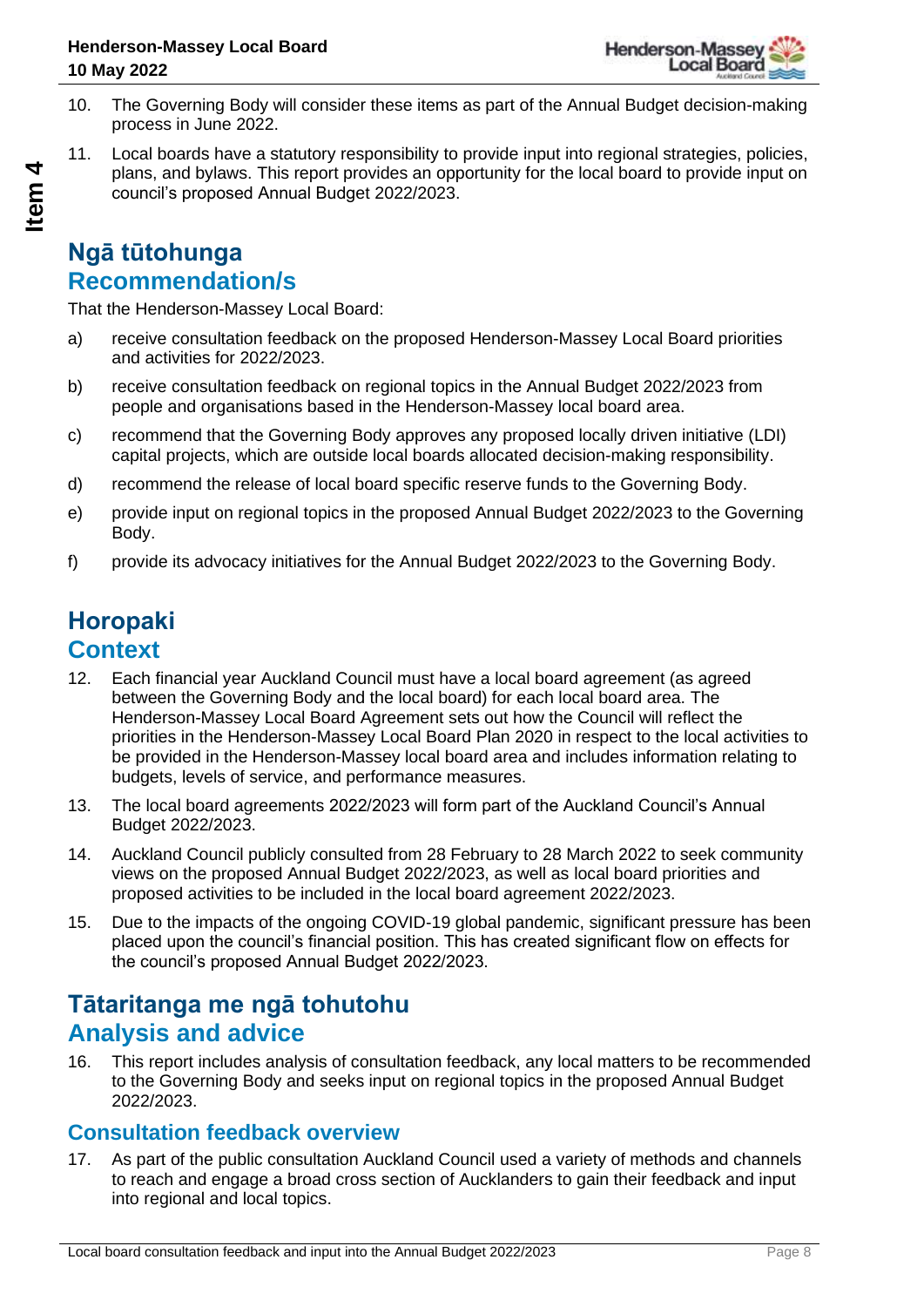

- 18. In total, Auckland Council received feedback from 11,550 people in the consultation period. This feedback was received through:
	- written feedback 9,464 online or hard copy forms, emails or letters
	- in person 2,086 pieces of feedback through online Have Your Say events, or independently managed phone interviews. All events (except one which didn't have any attendees) were moved to an online platform or cancelled due to the red Covid-19 traffic light setting.

## **Feedback received on the Henderson-Massey Local Board's priorities for 2022/2023**

- 19. The Henderson-Massey Local Board consulted on the following priorities for 2022/2023:
	- focus on supporting community organisations and initiatives that strengthen Covid-19 pandemic resilience and recovery
	- implement Henderson-Massey's Ngahere Action Plan (the local response to Auckland's Urban Ngahere Strategy) by prioritising sites from the action plan and preparing for tree planting
	- develop a Local Parks Management Plan for the development and protection of parks, reserves and other open space in the area. This will lower planning costs, by giving a consistent approach, and be more responsive to changing community needs
	- develop a Sport and Active Recreation Facility Plan, to respond to local needs and issues and prioritise future development and investment
	- upgrade sections of the Te Atatū coastal walkway that can be delivered quickly at a relatively low cost.
- 20. 396 submissions were received on Henderson-Massey Local Board's priorities for 2022/2023.
- 21. The majority of local respondents supported all or some of the priorities.



22. Consultation feedback on local board priorities will be considered by the local board when approving its local board agreement between 21-23 June 2022.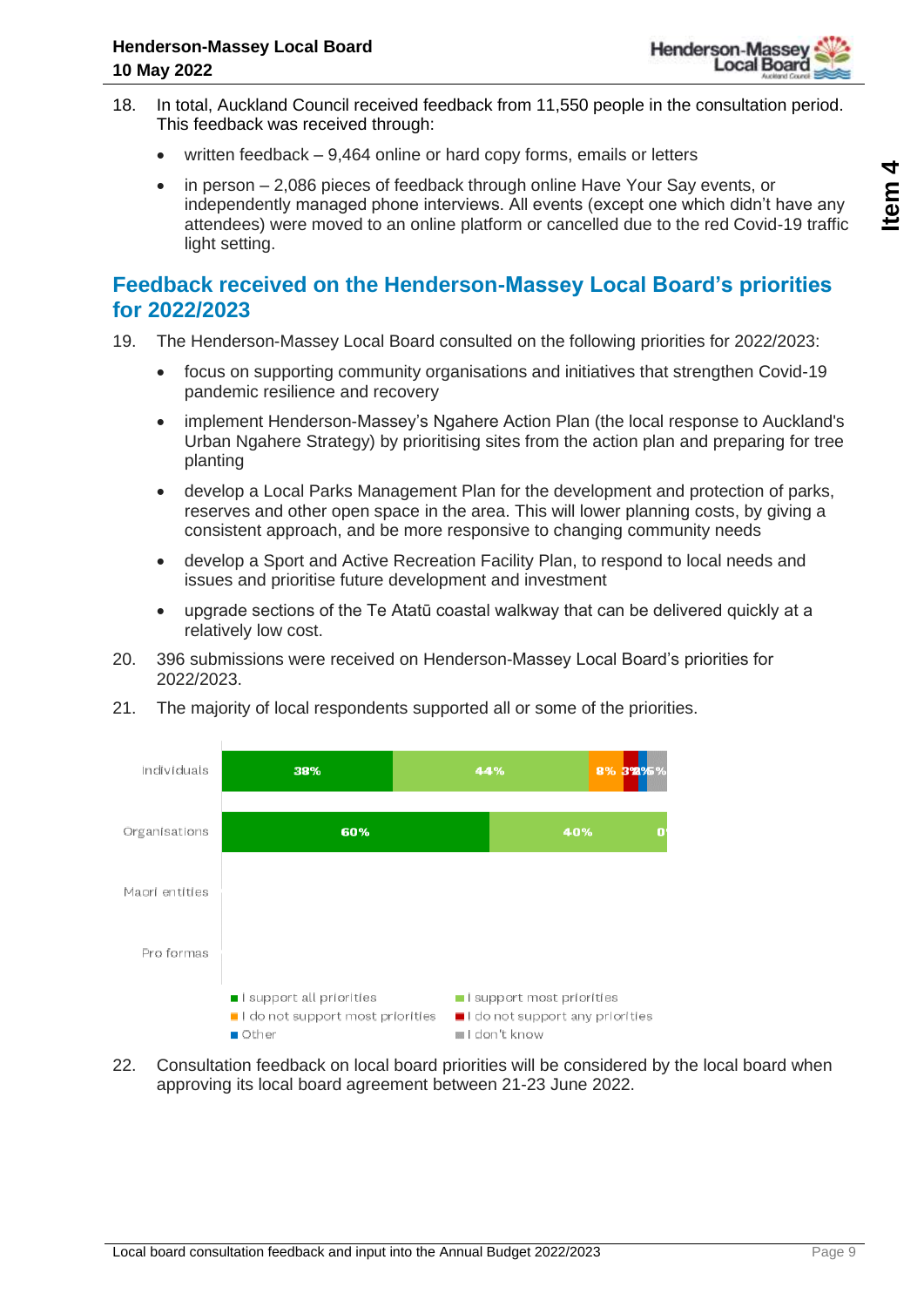

#### **Information on submitters**

23. The tables and graphs below indicate the demographic categories people identified with. This information only relates to those submitters who provided demographic information.





#### **Key themes**

- 24. Key themes of note across the feedback received (through written, in-person and social media channels) included:
	- support for community services and community organisations
	- support for improving and maintaining parks and recreation facilities
	- concerns about growth in Westgate and intensification in general
	- wanting better public transport and walking and cycling options
	- support for environmental and climate initiatives, the Urban Ngahere Strategy and tree planting in general.

#### **Requests for local funding**

25. Requests for local funding through the Annual Budget 2022/2023 consultation included a request from Whau Coastal Walkway Environmental Trust, to support administration and operations of the trust.

## **Overview of feedback received on regional topics in the Annual Budget 2022/2023 from the Henderson-Massey Local Board area**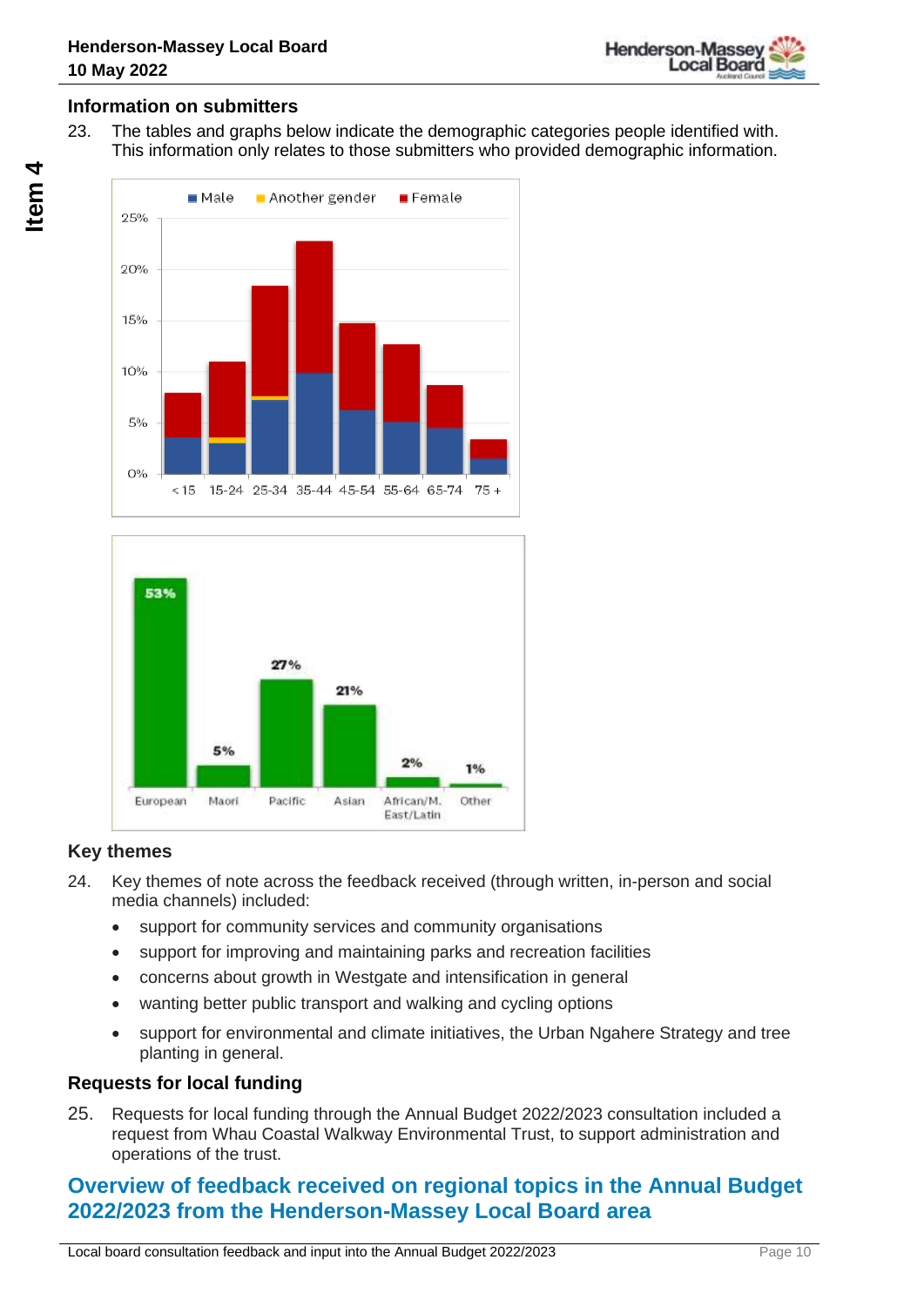

- 26. The proposed Annual Budget 2022/2023 sets out Auckland Council's priorities and how to pay for them. Consultation on the proposed Annual Budget asked submitters to respond to four key questions on:
	- 1. Climate
	- 2. Budget Pressures
	- 3. Operating Spending Prioritisation
	- 4. Waste Service Standardisation.
- 27. The submissions received from the Henderson-Massey local board area on these key issues are summarised below, along with an overview of any other areas of feedback on regional proposals with a local impact.

#### **Key Question 1: Climate**

- 28. Aucklanders were asked about a proposed climate action package which will be funded by a targeted rate. The climate action package includes investments in low-carbon public transport, active walking and cycling networks; and urban ngahere (forest) canopy cover.
- 29. This is proposed to be funded through \$574 million from a targeted rate over the next 10 years as well additional funding from government co-funding.
- 30. The graphs below give an overview of the responses from the Henderson-Massey local board area.



#### **Key Question 2: Budget Pressures**

- 31. Aucklanders were asked about a range of levers proposed to manage on-going budget pressures. Council is forecasting a budget shortfall of \$85 million for 2022/2023 compared to what was budgeted for in the 10-year Budget 2021-2031. This is due to on-going impacts of COVID-19 on revenue and growing inflationary pressure.
- 32. A range of levers are proposed to manage the budget pressures including:
	- using the Government's Better Off support package funding
	- changing the timing of some capital spending
	- implementing cost reductions in the form of efficiency savings and a potential reduction in some services
	- keeping the previously agreed general rates increase of 3.5 per cent for 2022/2023 and continuing work on the sale or long-term lease of non-strategic assets as required.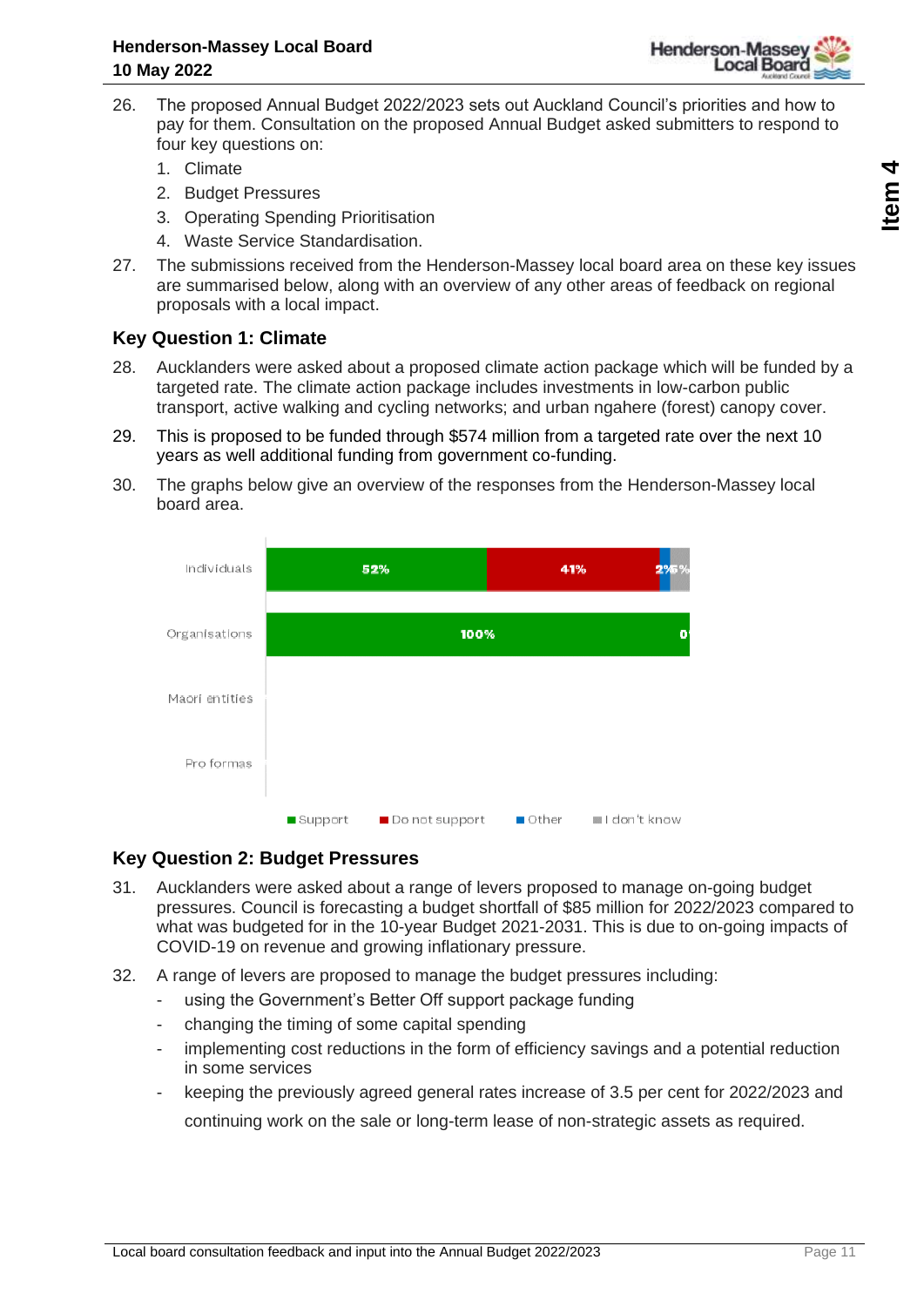33. The graphs below give an overview of the responses from the Henderson-Massey Local Board area.



- 33. Since consultation, further reduction in revenue caused by the COVID-19 omicron outbreak and rising interest and inflation costs has compounded budget pressures.
- 34. Local Board Chairs attended a Finance and Performance Committee workshop outlining the increased pressures and a briefing was held for all local board members.

## **Key Question 3: Operating Spending Prioritisation**

- 34. Aucklanders were asked to provide feedback on a proposal that would see council prioritise operating spending to help manage on-going budget pressures. A set of criteria to be used when making decisions about cost reductions, including those that could reduce, stop or change some services, was proposed.
- 35. The proposal involves implementing \$15 million of additional permanent cost reductions in the form of efficiency saving and low-priority service reductions across the group in 2023/2024, growing to \$30 million per annum from 2024/2025 onwards.
- 36. The graphs below give an overview of the responses from the Henderson-Massey Local Board area.

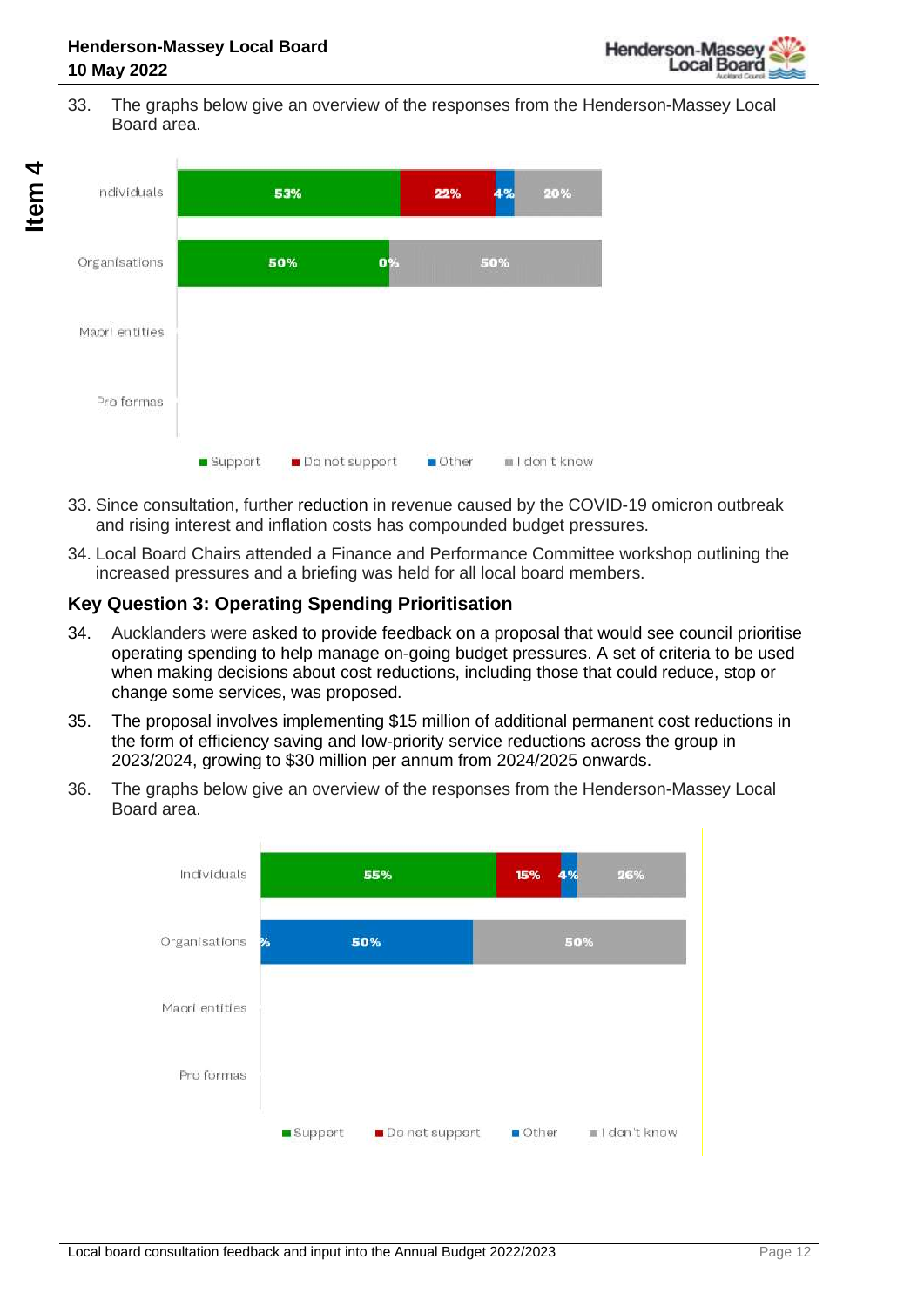

#### **Key Question 4: Waste Service Standardisation**

- 37. Aucklanders were asked about a proposal to standardise waste services and charges across Auckland. The proposal would involve a move to a region-wide rates funded refuse collection service and see a choice of three bin sizes (with different pricing for each) to accommodate different household needs.
- 38. Auckland Council is also proposing to include standardising which properties can opt-out of waste management services and charges across Auckland.
- 39. The graphs below give an overview of the responses from the Henderson-Massey local board area.



#### **Standardising waste management**

#### **Standardise the opt-out rules for residential multi-unit developments (10 or more units)**

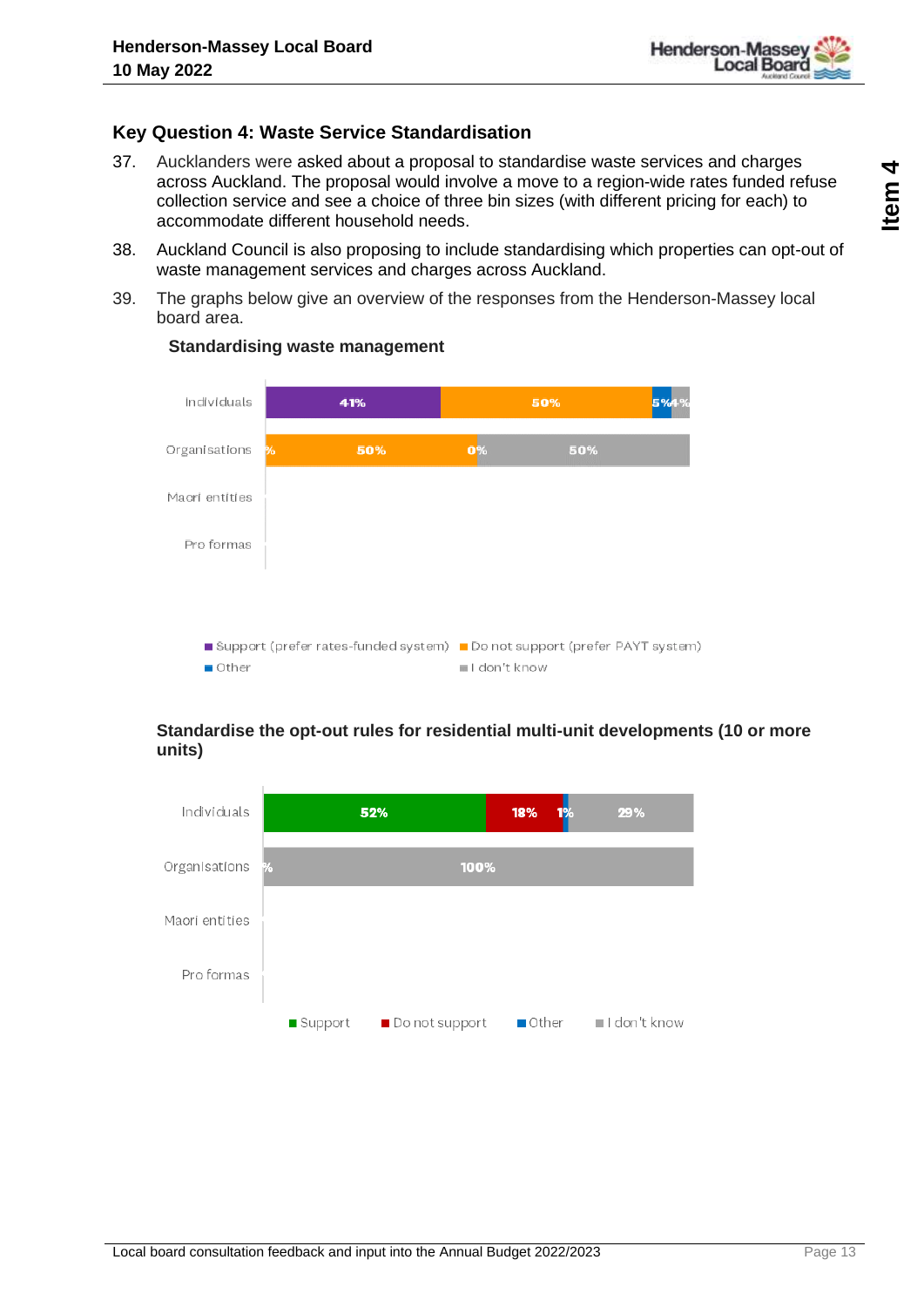#### **Standardise the opt-out rules for residential and lifestyle properties with between two and nine units**



#### **Standardise the opt-out rules for non-residential properties**



#### **Apply a minimum base charge to every separately used or inhabited part of a property**

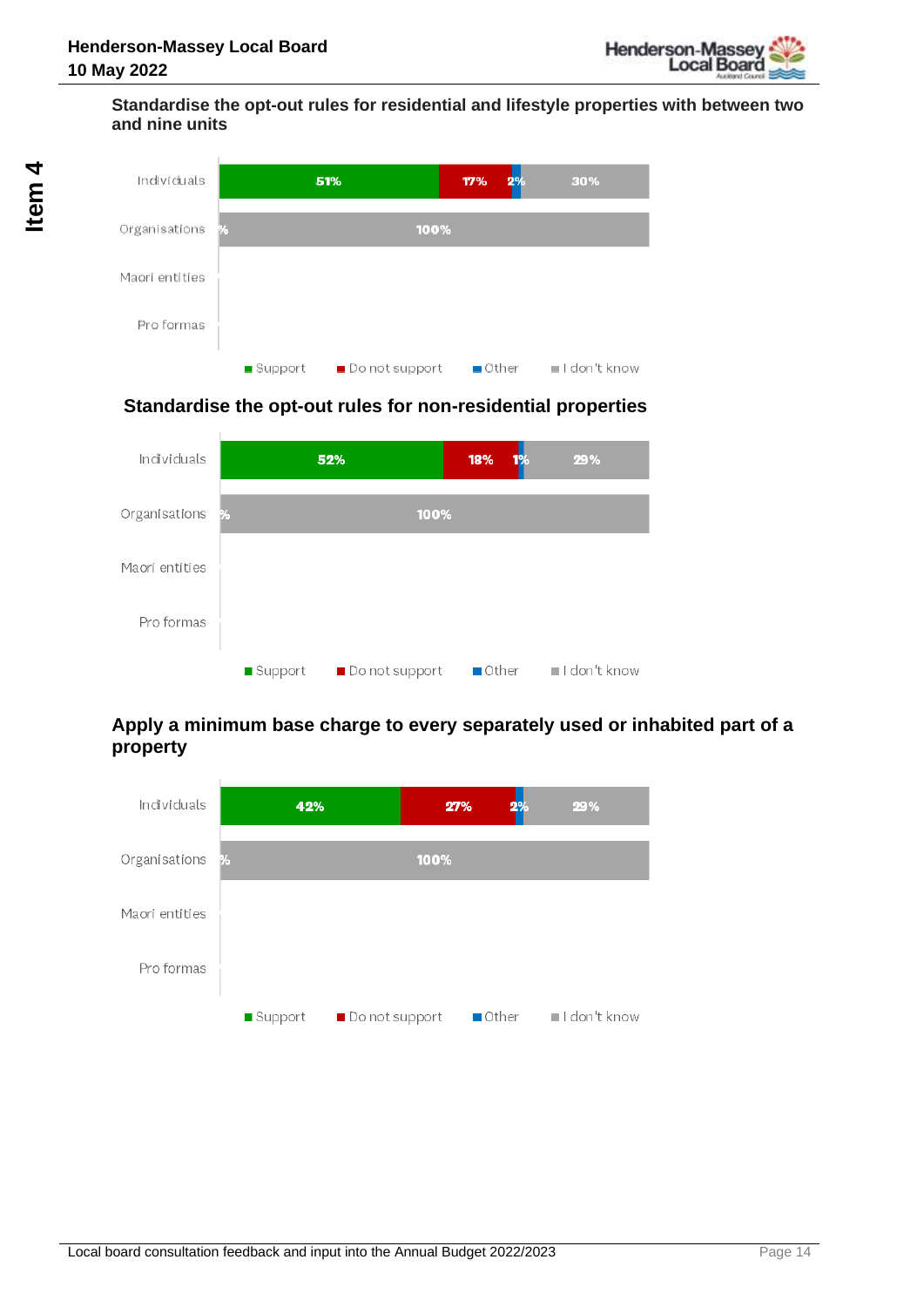

#### **Other feedback**

40. Aucklanders were asked what is important to them and if they had any feedback on any other issues. The most comments from the Henderson-Massey Local Bord area (110) were transport related.

| Q7 - Other feedback                                      |                                                                                                                                                                                                                                                                                                                                                                                                                        |                              |                   |                                                                                               |                               |          |                |          |          |
|----------------------------------------------------------|------------------------------------------------------------------------------------------------------------------------------------------------------------------------------------------------------------------------------------------------------------------------------------------------------------------------------------------------------------------------------------------------------------------------|------------------------------|-------------------|-----------------------------------------------------------------------------------------------|-------------------------------|----------|----------------|----------|----------|
| <b>Themes</b>                                            |                                                                                                                                                                                                                                                                                                                                                                                                                        |                              |                   | Individuals Organisatio Maori entitie: Pro formalndividuals Organisatio Maori entit Pro forma |                               |          |                |          |          |
| Q6 General financial strategy                            |                                                                                                                                                                                                                                                                                                                                                                                                                        | 38                           | $\mathbf{1}$      | 0                                                                                             | 0                             | 33%      | 50%            | 0%       | 0%       |
| Q6 Other rating policy                                   |                                                                                                                                                                                                                                                                                                                                                                                                                        | 3<br>5                       | $\overline{0}$    | 0                                                                                             | $\overline{0}$                | 0%       | 0%             | 0%       | 0%       |
| Q6 Animal mgmt fees                                      | Q6 Animal mgmt fees sentiment                                                                                                                                                                                                                                                                                                                                                                                          | 5                            | 0<br>0            | 0<br>0                                                                                        | 0<br>$\overline{0}$           | 0%<br>0% | 0%<br>0%       | 0%<br>0% | 0%<br>0% |
|                                                          | Support                                                                                                                                                                                                                                                                                                                                                                                                                | $\mathbf 1$                  | 0                 | 0                                                                                             | $\mathbf 0$                   | 1%       | 0%             | 0%       | 0%       |
|                                                          | Do not support                                                                                                                                                                                                                                                                                                                                                                                                         | 2                            | 0                 | 0                                                                                             | 0                             | 2%       | 0%             | 0%       | 0%       |
|                                                          | Other                                                                                                                                                                                                                                                                                                                                                                                                                  | 2                            | 0                 | 0                                                                                             | 0                             | 2%       | 0%             | 0%       | 0%       |
| Q6 Rainwater tank fees                                   |                                                                                                                                                                                                                                                                                                                                                                                                                        | $\mathbf{1}$                 | $\mathbf{0}$      | 0                                                                                             | 0                             | 0%       | 0%             | 0%       | 0%       |
|                                                          | Q6 Rainwater tank fees sentiment                                                                                                                                                                                                                                                                                                                                                                                       | $\mathbf{1}$                 | 0                 | 0                                                                                             | 0                             | 0%       | 0%             | 0%       | 0%       |
|                                                          | Other                                                                                                                                                                                                                                                                                                                                                                                                                  | $\mathbf 1$                  | 0                 | 0                                                                                             | 0                             | 1%       | 0%             | 0%       | 0%       |
| Q6 Contributions policy                                  | Q6 Business Improvements Districts (BIDs)                                                                                                                                                                                                                                                                                                                                                                              | $\mathbf{1}$<br>0            | 0<br>$\mathbf{1}$ | 0<br>0                                                                                        | 0<br>0                        | 0%<br>0% | 0%<br>50%      | 0%<br>0% | 0%<br>0% |
|                                                          | Q6 Transport (roads and footpaths)                                                                                                                                                                                                                                                                                                                                                                                     | 24                           | $\mathbf{0}$      | 0                                                                                             | $\mathbf 0$                   | 0%       | 0%             | 0%       | 0%       |
| Q6 Transport (public transport)                          |                                                                                                                                                                                                                                                                                                                                                                                                                        | 40                           | 0                 | 0                                                                                             | $\mathbf 0$                   | 0%       | 0%             | 0%       | 0%       |
|                                                          | Q6 Transport (walking and cycling)                                                                                                                                                                                                                                                                                                                                                                                     | 25                           | 2                 | 0                                                                                             | $\mathbf 0$                   | 0%       | 100%           | 0%       | 0%       |
|                                                          | Q6 Transport (parking and enforcement)                                                                                                                                                                                                                                                                                                                                                                                 | 4                            | $\mathbf{0}$      | 0                                                                                             | $\mathbf 0$                   | 0%       | 0%             | 0%       | 0%       |
| Q6 Transport (other)                                     |                                                                                                                                                                                                                                                                                                                                                                                                                        | 17                           | $\mathbf{0}$      | 0                                                                                             | $\mathbf 0$                   | 0%       | 0%             | 0%       | 0%       |
| Q6 Water suppy                                           |                                                                                                                                                                                                                                                                                                                                                                                                                        | $\mathbf{1}$                 | $\mathbf{0}$      | 0                                                                                             | $\mathbf 0$                   | 0%       | 0%             | 0%       | 0%       |
| Q6 Wastewater<br>Q6 Three Waters Reform                  |                                                                                                                                                                                                                                                                                                                                                                                                                        | $\mathbf{1}$<br>$\mathbf{1}$ | 0<br>$\mathbf{0}$ | 0<br>0                                                                                        | $\mathbf 0$<br>$\mathbf 0$    | 0%<br>0% | 0%<br>0%       | 0%<br>0% | 0%<br>0% |
|                                                          | Q6 Regional community places and services                                                                                                                                                                                                                                                                                                                                                                              | 3                            | 0                 | 0                                                                                             | $\mathbf 0$                   | 0%       | 0%             | 0%       | 0%       |
|                                                          | Q6 Regional parks, sport and rec                                                                                                                                                                                                                                                                                                                                                                                       | 14                           | $\mathbf{0}$      | 0                                                                                             | $\mathbf 0$                   | 0%       | 0%             | 0%       | 0%       |
| Q6 Regional planning                                     |                                                                                                                                                                                                                                                                                                                                                                                                                        | 12                           | 0                 | 0                                                                                             | $\mathbf 0$                   | 0%       | 0%             | 0%       | 0%       |
| Q6 Housing                                               |                                                                                                                                                                                                                                                                                                                                                                                                                        | 7                            | $\mathbf{0}$      | 0                                                                                             | $\mathbf 0$                   | 0%       | 0%             | 0%       | 0%       |
| Q6 Bylaws                                                |                                                                                                                                                                                                                                                                                                                                                                                                                        | $\overline{2}$               | $\mathbf{0}$      | 0                                                                                             | $\mathbf 0$                   | 0%       | 0%             | 0%       | 0%       |
| Q6 Regulatory services                                   |                                                                                                                                                                                                                                                                                                                                                                                                                        | $\overline{2}$               | $\mathbf{0}$      | 0                                                                                             | $\overline{0}$                | 0%       | 0%             | 0%       | 0%       |
| Q6 Cultural and built heritage                           |                                                                                                                                                                                                                                                                                                                                                                                                                        | 0                            | $\mathbf{0}$      | 0                                                                                             | $\mathbf 0$                   | 0%       | 0%             | 0%       | 0%       |
| Q6 Solid waste services<br>Q6 Environmental services     |                                                                                                                                                                                                                                                                                                                                                                                                                        | 11<br>18                     | 0<br>$\mathbf{1}$ | 0<br>0                                                                                        | $\overline{0}$<br>$\mathbf 0$ | 0%<br>0% | 0%<br>50%      | 0%<br>0% | 0%<br>0% |
| Q6 Governance and support                                |                                                                                                                                                                                                                                                                                                                                                                                                                        | 6                            | $\mathbf{0}$      | 0                                                                                             | $\mathbf 0$                   | 0%       | 0%             | 0%       | 0%       |
| Q6 Organisational support                                |                                                                                                                                                                                                                                                                                                                                                                                                                        | 8                            | 0                 | 0                                                                                             | $\mathbf 0$                   | 0%       | 0%             | 0%       | 0%       |
| Q6 Maori outcomes                                        |                                                                                                                                                                                                                                                                                                                                                                                                                        | 5                            | $\mathbf{1}$      | 0                                                                                             | $\mathbf 0$                   | 0%       | 50%            | 0%       | 0%       |
|                                                          | Q6 Local Board decision-making over community ser                                                                                                                                                                                                                                                                                                                                                                      | 6                            | $\mathbf{0}$      | 0                                                                                             | 0                             | 0%       | 0%             | 0%       | 0%       |
| Q6 Tupuna Maunga                                         |                                                                                                                                                                                                                                                                                                                                                                                                                        | 4                            | $\mathbf{0}$      | 0                                                                                             | 0                             | 0%       | 0%             | 0%       | 0%       |
|                                                          | Q6 Panuku Development Auckland                                                                                                                                                                                                                                                                                                                                                                                         | $\mathbf{1}$                 | 0                 | 0                                                                                             | 0                             | 0%       | 0%             | 0%       | 0%       |
|                                                          | Q6 General comments about the plan                                                                                                                                                                                                                                                                                                                                                                                     | 10                           | $\mathbf{1}$      | 0                                                                                             | 0                             | 0%       | 50%            | 0%       | 0%       |
| Q6 General comments about the process<br>Q6 Out of scope |                                                                                                                                                                                                                                                                                                                                                                                                                        | $\mathbf{1}$<br>2            | 0<br>0            | 0<br>0                                                                                        | 0<br>0                        | 0%<br>0% | 0%<br>0%       | 0%<br>0% | 0%<br>0% |
| <b>TOTAL COMMENTS</b>                                    |                                                                                                                                                                                                                                                                                                                                                                                                                        | 115                          | $\overline{2}$    | 0                                                                                             | $\mathbf{0}$                  | 115      | $\overline{2}$ | 0        | 0        |
|                                                          |                                                                                                                                                                                                                                                                                                                                                                                                                        |                              |                   |                                                                                               |                               |          |                |          |          |
| 41.<br>$\bullet$                                         | <b>Recommendations on local matters</b><br>This report allows the local board to recommend local matters to the Governing Body for<br>consideration as part of the Annual Budget process, in June 2022. This includes:<br>proposed locally driven initiative capital projects outside local boards' decision-making<br>responsibility<br>release of local board specific reserve funds.<br>local advocacy initiatives. |                              |                   |                                                                                               |                               |          |                |          |          |
|                                                          | <b>Funding for Locally Driven Initiatives (LDI)</b>                                                                                                                                                                                                                                                                                                                                                                    |                              |                   |                                                                                               |                               |          |                |          |          |
| 42.                                                      | Local boards are allocated funding for locally driven initiatives (LDI) annually, to spend on<br>local projects or programmes that are important to their communities. Local boards have<br>decision-making over the LDI funds but need approval from the Governing Body where:                                                                                                                                        |                              |                   |                                                                                               |                               |          |                |          |          |
|                                                          | operational LDI funding is to be converted into capital LDI funding.                                                                                                                                                                                                                                                                                                                                                   |                              |                   |                                                                                               |                               |          |                |          |          |
|                                                          | the release of local board specific reserve funds is requested, which are being held by<br>the council for a specific purpose                                                                                                                                                                                                                                                                                          |                              |                   |                                                                                               |                               |          |                |          |          |
|                                                          | a LDI capital project exceeds \$1 million.                                                                                                                                                                                                                                                                                                                                                                             |                              |                   |                                                                                               |                               |          |                |          |          |
| 43.                                                      | These conditions do not apply to the Henderson-Massey Local Board for the 2022/2023<br>financial year.                                                                                                                                                                                                                                                                                                                 |                              |                   |                                                                                               |                               |          |                |          |          |

### **Recommendations on local matters**

- 41. This report allows the local board to recommend local matters to the Governing Body for consideration as part of the Annual Budget process, in June 2022. This includes:
	- proposed locally driven initiative capital projects outside local boards' decision-making responsibility
	- release of local board specific reserve funds.
	- local advocacy initiatives.

#### **Funding for Locally Driven Initiatives (LDI)**

- 42. Local boards are allocated funding for locally driven initiatives (LDI) annually, to spend on local projects or programmes that are important to their communities. Local boards have decision-making over the LDI funds but need approval from the Governing Body where:
	- operational LDI funding is to be converted into capital LDI funding.
	- the release of local board specific reserve funds is requested, which are being held by the council for a specific purpose
	- a LDI capital project exceeds \$1 million.
- 43. These conditions do not apply to the Henderson-Massey Local Board for the 2022/2023 financial year.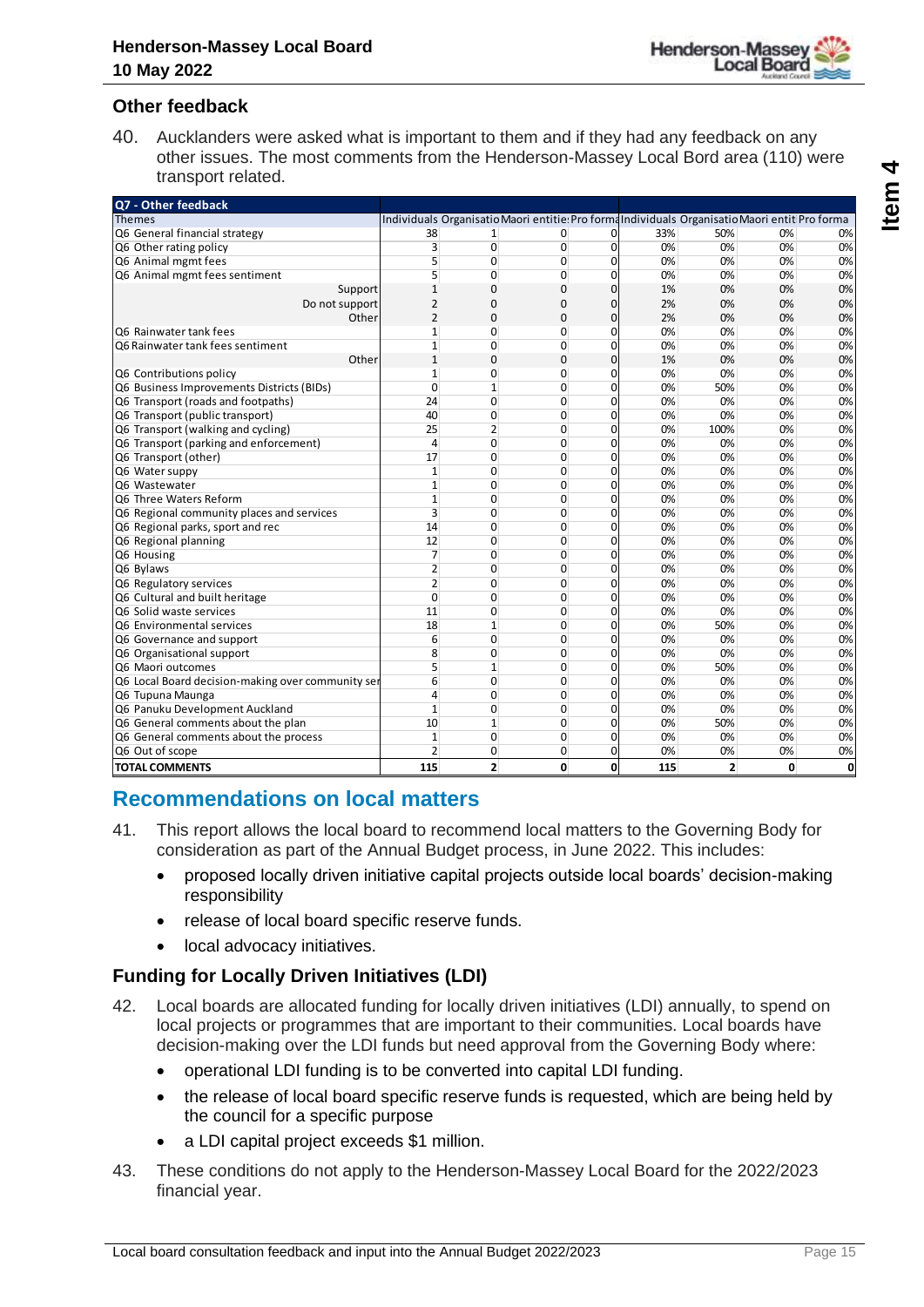

#### **Local board advocacy**

44. Local boards are requested to provide approved advocacy initiatives which considers the consultation feedback above. This allows the Finance and Performance Committee to consider these advocacy items when making recommendations on the Annual Budget 2022/2023 to the Governing Body in June.

45. The advocacy initiatives approved by the local board will be included as an appendix to the 2022/2023 Local Board Agreement

### **Local board input on regional topics in the Annual Budget 2022-2023**

46. Local boards have a statutory responsibility for identifying and communicating the interests and preferences of the people in its local board area in relation to Auckland Council's strategies, policies, plans, and bylaws, and any proposed changes to be made to them. This report provides an opportunity for the local board to provide input on council's proposed Annual Budget 2022/2023.

### **Tauākī whakaaweawe āhuarangi Climate impact statement**

- 47. The decisions recommended in this report are part of the Annual Budget 2022/2023 and local board agreement process to approve funding and expenditure over the next year.
- 48. Projects allocated funding through this Annual Budget process will all have varying levels of potential climate impact associated with them. The climate impacts of projects Auckland Council chooses to progress, are all assessed carefully as part of council's rigorous reporting requirements.

### **Ngā whakaaweawe me ngā tirohanga a te rōpū Kaunihera Council group impacts and views**

49. The Annual Budget 2022/2023 is an Auckland Council Group document and will include budgets at a consolidated group level. Consultation items and updates to budgets to reflect decisions and new information may include items from across the group.

### **Ngā whakaaweawe ā-rohe me ngā tirohanga a te poari ā-rohe Local impacts and local board views**

- 50. The local board's decisions and feedback are being sought in this report. The local board has a statutory role in providing its feedback on regional plans.
- 51. Local boards play an important role in the development of the council's Annual Budget. Local board agreements form part of the Annual Budget. Local board nominees have also attended Finance and Performance Committee workshops on the Annual Budget.

### **Tauākī whakaaweawe Māori Māori impact statement**

- 52. Many local board decisions are of importance to and impact on Māori. Local board agreements and the Annual Budget are important tools that enable and can demonstrate the council's responsiveness to Māori.
- 53. Local board plans, developed in 2020 through engagement with the community including Māori, form the basis of local board area priorities. There is a need to continue to build relationships between local boards and iwi, and the wider Māori community.
- 54. Analysis provided of consultation feedback received on the proposed Annual Budget includes submissions made by mana whenua and the wider Māori community who have interests in the rohe/local board area.